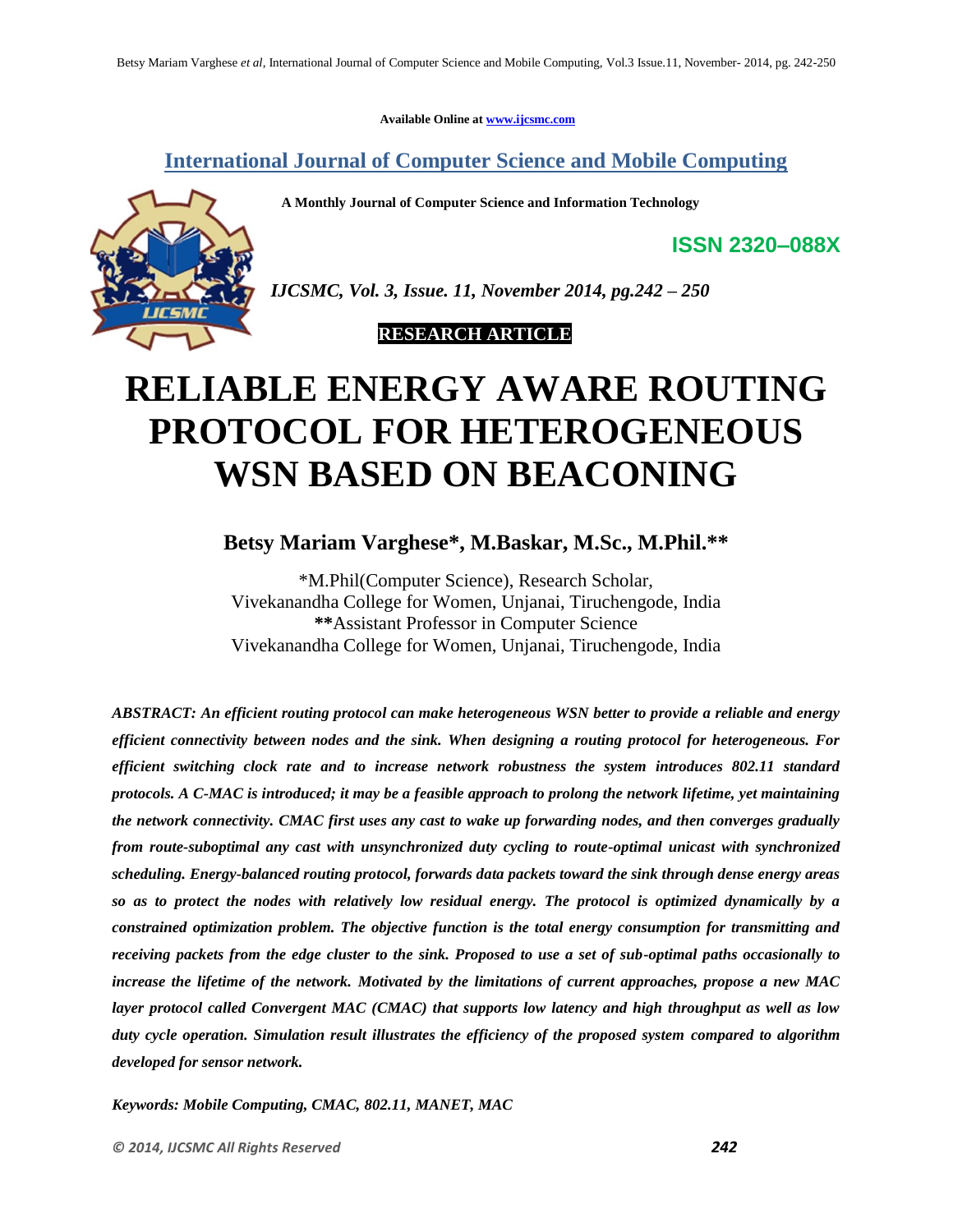# **1. INTRODUCTION**

Mobile computing is human computer interaction by which a computer is expected to be transported during normal usage. Mobile computing offers significant benefits for organizations that choose to integrate the technology into their fixed organizational information system. Mobile computing is made possible by portable computer hardware, software, and communications systems that interact with a non-mobile organizational information system while away from the normal, fixed workplace. Mobile computing is a versatile and potentially strategic technology that improves information quality and accessibility, increases operational efficiency, and enhances management effectiveness. Mobile Ad-hoc networks (MANET) are self configuring and self-organizing multi hop wireless networks where, the network structure changes dynamically. In a MANET nodes (hosts) communicate with each other via wireless links either directly or relying on other nodes as routers. The nodes in the network not only acts as hosts but also as routers that route data to/from other nodes in network The operation of MANETs does not depend on preexisting infrastructure or base stations. Network nodes in MANETs can move freely and randomly.

## **2. LITERATURE SURVEY**

Heinzelman W. Chandrakasan A. Balakrishnan H. The simulations show that: (i) LEACH reduces communication energy by as much as 8x compared with direct transmission and minimum- transmission-energy routing. (ii) The first node death in LEACH occurs over 8 times later than the first node death in direct transmission, minimum-transmission-energy routing, and a static clustering protocol, and the last node death in LEACH occurs over 3 times later than the last node death in the other protocols. Providing such a low-energy, ad hoc, distributed protocol will help pave the way for future micro sensor networks. Meenakshi Sharma, Kalpana Sharma EEE LEACH or Energy Efficient Extended LEACH is an approach of multilevel clustering technique to increase energy efficiency by reducing its radio communication distance. In this multilevel clustering approach besides having a single layer of clusters formation between the nodes and Base station like LEACH, it involves two layers of clusters formation. In the first layer CHs are formed where the normal nodes transmit their own data to their respective CH and by using the fuse mechanism the CHs aggregate the received data. Arezoo Yektaparast,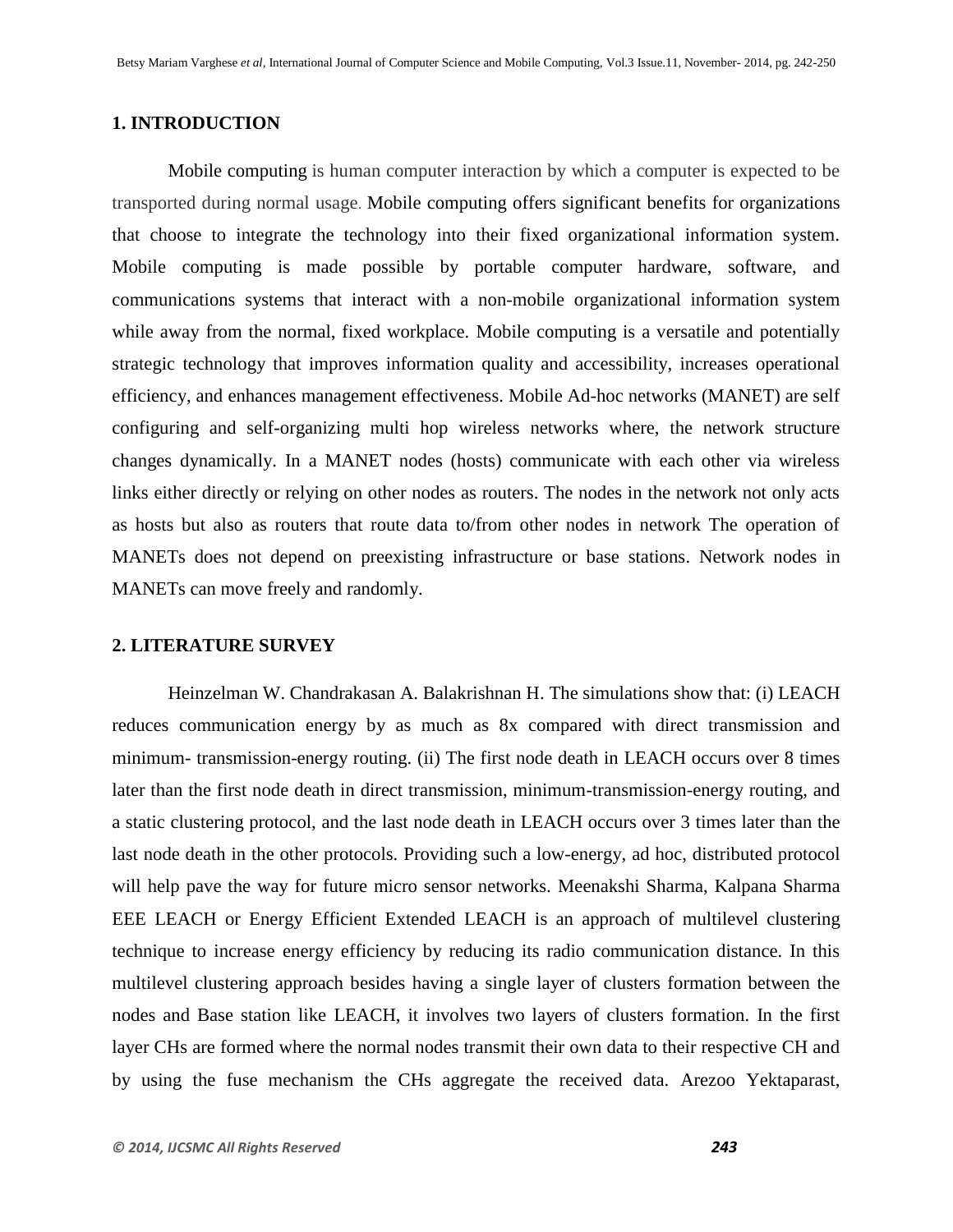Fatemeh-Hoda Nabavi, Adel Sarmast, and Wireless sensor network is a wireless network consisting of independent sensor, communicating with each other in distributed fashion to monitor the environment. Sensors are usually attached to microcontroller and are powered by battery. The goal of Wireless sensor network is to have long life time and high reliability with maximum coverage. Routing techniques are the most important issue for networks where resources are limited. LEACH is one of the first hierarchical routing approaches for sensor networks. Most of the clustering algorithms are derived from this algorithm. In this paper we propose an improvement on the LEACH Protocol. In our proposed algorithm, every cluster divided into 7 subsections that are called cells. Also every cell has a cell-head. Cell-heads communicate with cluster-heads directly.

#### **3. METHODOLOGY**

## **3.1 CMAC**

Proposed a MAC layer protocol called Convergent MAC (CMAC) that supports low latency and high throughput as well as low duty cycle operation. CMAC has three main components: Aggressive RTS equipped with double channel check for channel assessment, any cast to quickly discover forwarder, and convergent packet forwarding to reduce the any cast overhead. In this section, firstly an overview on how CMAC works is given, and then the detailed design of CMAC follows.

# **3.1.1 CMAC Overview**

When there is no traffic in the network, CMAC uses unsynchronized wake-up scheduling with a pre-defined idle duty cycle (i.e., the duty cycle followed by nodes when there is no traffic). In this wake-up scheduling scheme, the duration between successive wake-ups is fixed according to the duty cycle and active period. However, to make the following mechanisms work at expected performance, we evenly randomize the wake-up time of each node for the first times it goes back to sleep after receiving a packet. While transmitting packets, the transmitter uses aggressive RTS instead of a long preamble to activate the receiver. To detect aggressive RTS, nodes periodically wake up and "double check" the channel for activities. Unlike other unicast MAC layer protocols, CMAC initially uses any casts to transmit packets to a potential forwarder that wakes up first. Awake candidate receivers will contend to be the any cast receiver by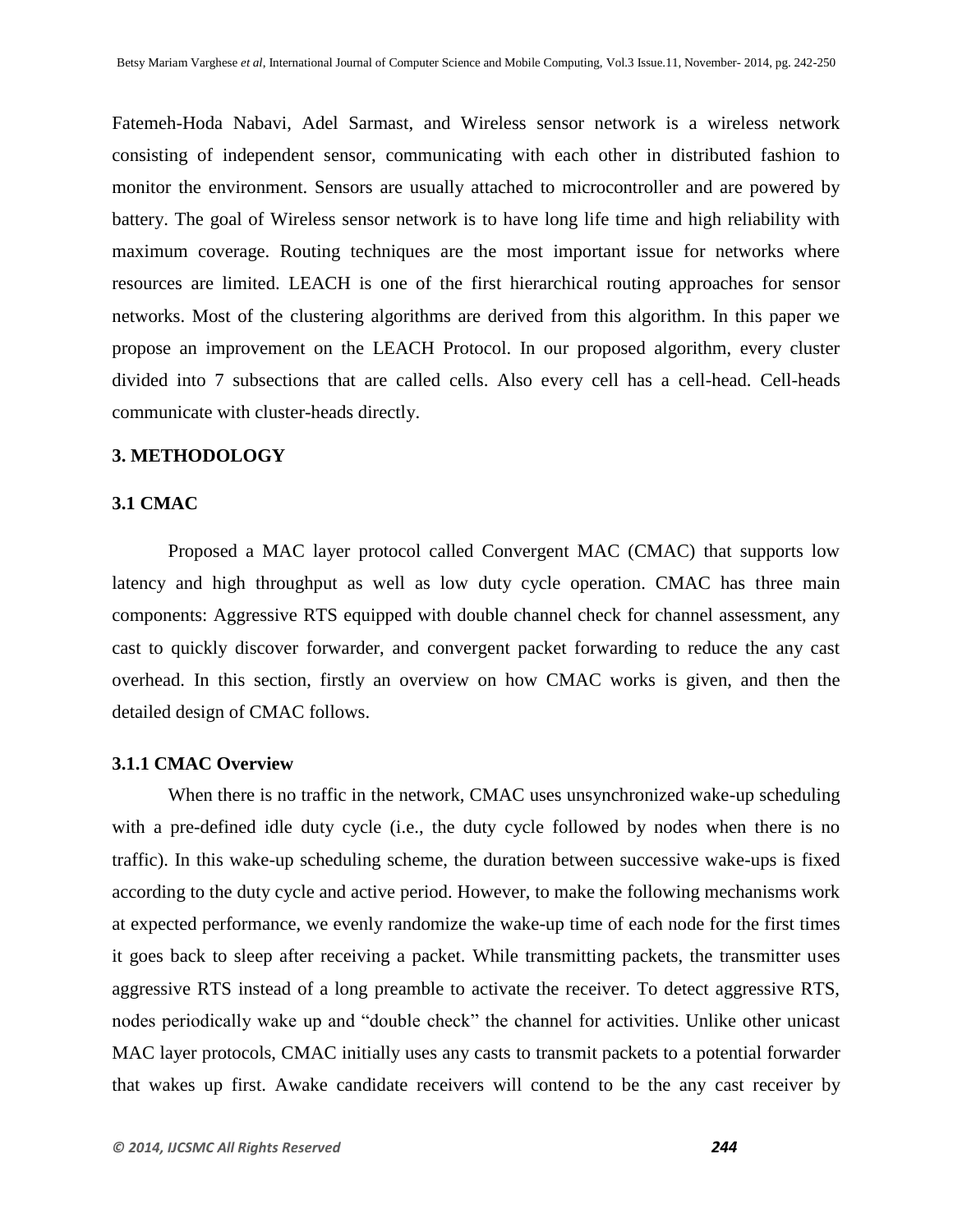prioritizing their CTS transmissions according to their routing metrics to the sink. After receiving a CTS, the data packet will be sent to the sender of the CTS immediately. Nodes will keep their radios "on" for a short duration anticipating more packets whenever they successfully receive data packets destined to them. This reduces the overhead of searching for awake forwarders in subsequent transmissions.

Motivated by the limitations of current approaches, we propose a new MAC layer protocol called Convergent MAC (CMAC) that supports low latency and high throughput as well as low duty cycle operation. An C-MAC may be a feasible approach to prolong the network lifetime, yet maintaining the network connectivity. Energy-balanced routing protocol, forwards data packets toward the sink through dense energy areas so as to protect the nodes with relatively low residual energy. The metric is measured as the percent of energy consumed by a node with respect to its initial energy. The initial energy and the final energy left in the node, at the end of the simulation run are measured. The percent energy consumed by a node is calculated as the energy consumed to the initial energy. And finally the percent energy consumed by all the nodes in a scenario is calculated as the average of their individual energy consumption of the nodes. The metric is measured as the percent of energy consumed by a node with respect to its initial energy. The initial energy and the final energy left in the node, at the end of the simulation run are measured. The percent energy consumed by a node is calculated as the energy consumed to the initial energy.

Percent Energy consumed =[(Initial Energy –Final Energy)/Initial Energy]\*100 Average\_Energy\_consumed=Num\_of\_precent\_Energy\_consumed\_by\_All\_Nodes/Num\_of\_Nod es Residual\_Energy=total\_energy\_given\_to\_all\_nodes-Sum\_of\_energy\_consumed\_by\_all\_nodes To allow nodes to work at a very low duty cycle, nodes must assess the channel very quickly each time they wake up. However, if the receiver wakes up during the gap between two RTS transmissions, it may miss this RTS burst. So we propose to use double channel check which works by assessing the channel twice with a fix short separation between them each time a node wakes up. For each channel check, nodes sample the channel for up to 5 times. Between these two channel checks, the radio could be put to sleep mode to save energy. If the first check detects a busy channel, the second check will be canceled. Otherwise, the second check is performed. The positive conclusion on busy channel from either check will keep the node awake anticipating an RTS.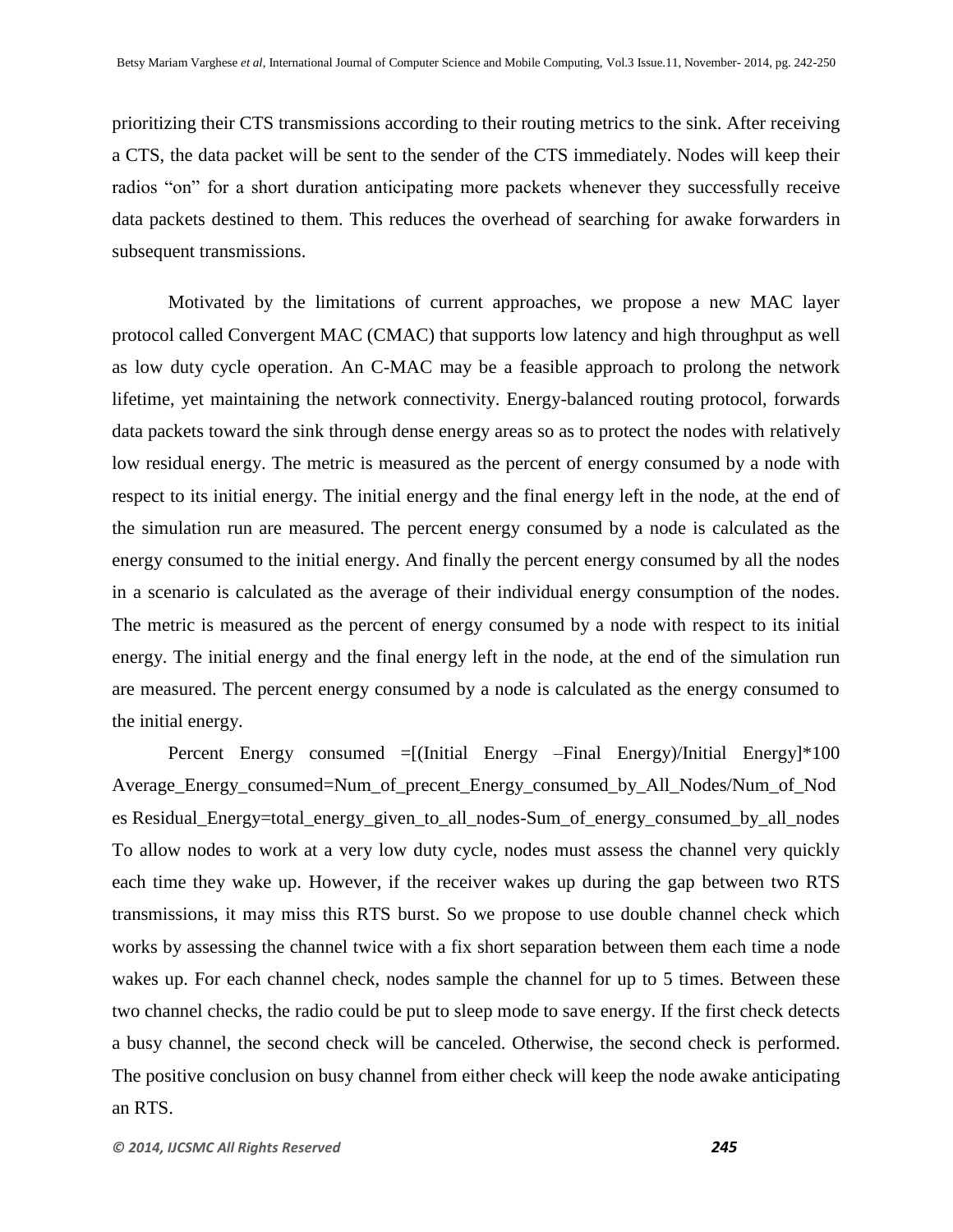# **4. EXPERIMENTS AND RESULTS**

This result shows that how many messages or packets are received by the base station and it is compared with the existing one.



**Simulation Time Vs Total Delivered Message To The Bs**

The following graph shows that Number of trusted nodes detected for the particular time and the comparison of existing & proposed system.



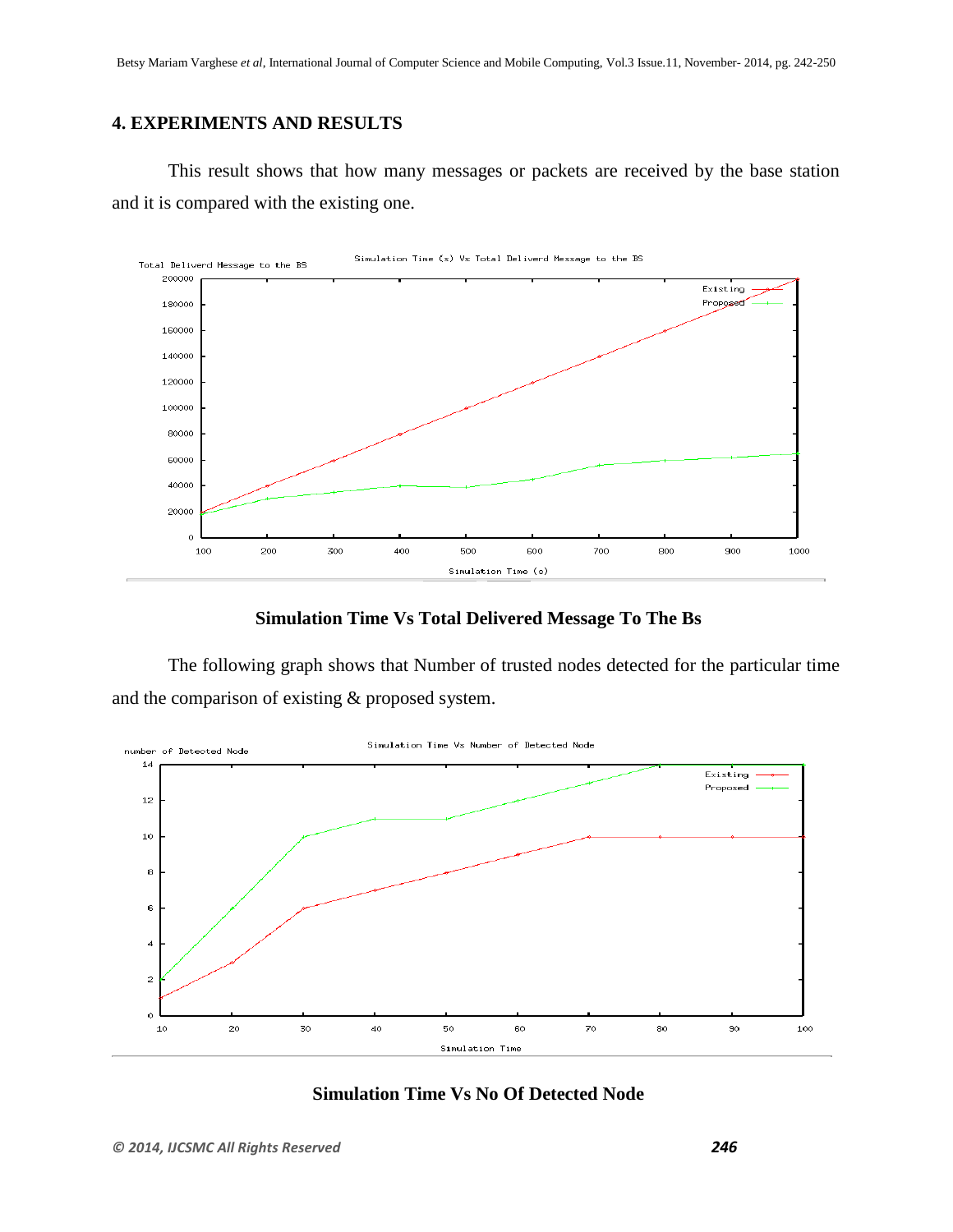Energy consumed by the available or detected nodes in the network for the existing system and proposed system as shown in the following figure



## **Percentage of Detected Node Vs Energy Consumption (J)**

Following graph shows that the number of detected nodes in the proposed Vs existing for a particular time.



## **Simulation Time Vs Percentage Of Detected Node**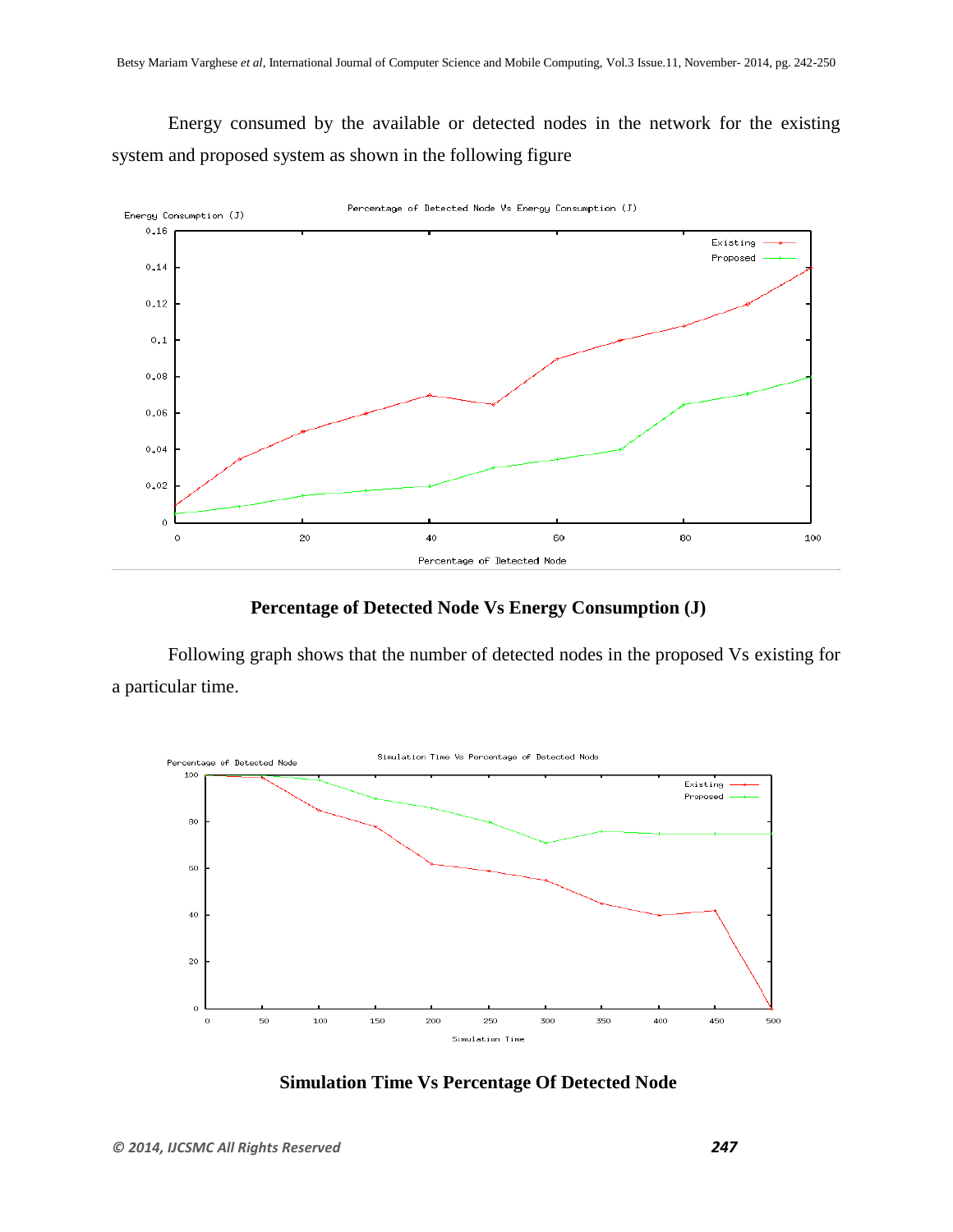Remaining energy contained or reserved by the Nodes in the existing and proposed system for the particular time as shown below.



## **Simulation Time Vs Total Energy Reserves**

For efficient switching clock rate and to increase network robustness the system introduces 802.11 standard protocols. A C-MAC is introduced; it may be a feasible approach to prolong the network lifetime, yet maintaining the network connectivity. Energy-balanced routing protocol, forwards data packets toward the sink through dense energy areas so as to protect the nodes with relatively low residual energy.



# **Simulation Time Vs Number Of Detected Node**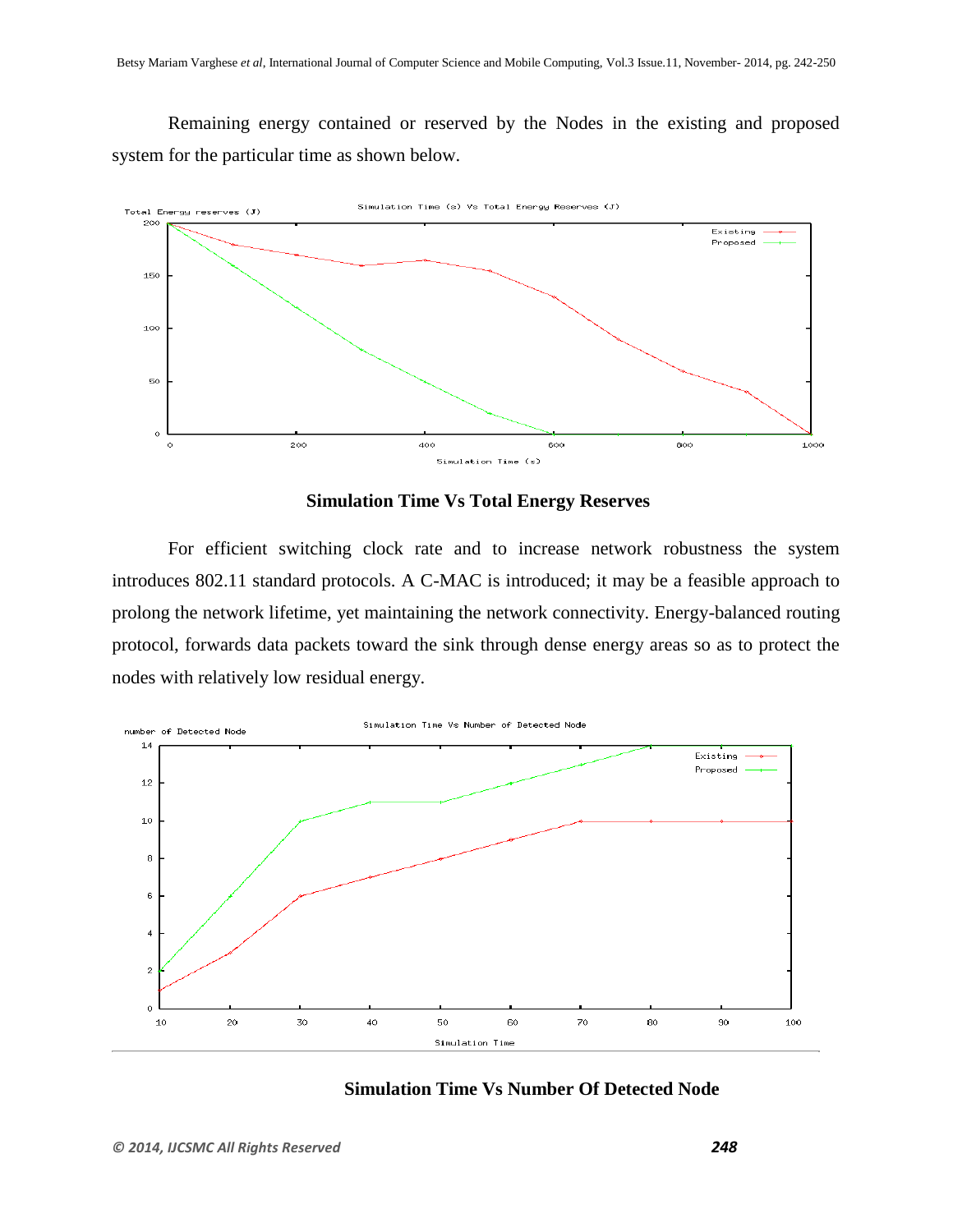In our simulations, we evaluate a CMAC variant using a staggered scheduling similar to DMAC after convergence. When the transmitter intends to converge from any cast to unicast, it synchronizes its schedule with the receiver. The two nodes will maintain the staggered schedule as long as there is traffic between them. After certain duration without traffic, the nodes go back to using unsynchronized duty cycling.

#### **5. CONCLUSION AND FUTRUE ENHANCEMENT**

Motivated by the limitations of current approaches, we propose a new MAC layer protocol called Convergent MAC (CMAC) that supports low latency and high throughput as well as low duty cycle operation. The protocol is optimized dynamically by a constrained optimization problem. The objective function is the total energy consumption for transmitting and receiving packets from the edge cluster to the sink. Proposed to use a set of sub-optimal paths occasionally to increase the lifetime of the network. The experiment and simulation results show that CMAC at low duty cycles can achieve comparable throughput and latency performance as fully awake CSMA protocol, while greatly outperforming other energy efficient protocols like BMAC, SMAC and GeRaF. Hence, we conclude that CMAC is highly suitable for wireless sensor networks that require low latency and high throughput as well as long network lifetime. The following are the s results to our simulation study; the results are recording in terms of: Average Energy Consumption, Total Energy Consumption, and Residual Energy. Proposed a Location based Energy Aware Reliable routing protocol (LEAR) for WSN based on sensor position and clustering. Clustering based routing protocols are more useful in the context of energy efficiency where several sensor nodes in the communication range of one another form a cluster. Each cluster has a cluster head (CH), which coordinates all the nodes of a cluster. There may be a number of base stations (BS) also known as sink in a WSN that communicate with other networks. In addition, planned to propose a protocol which contains Location based energy-aware reliable routing by implementing clustering with security such as secured routing for packet transmission can be implemented and improve quality of service by adding Qos parameters.